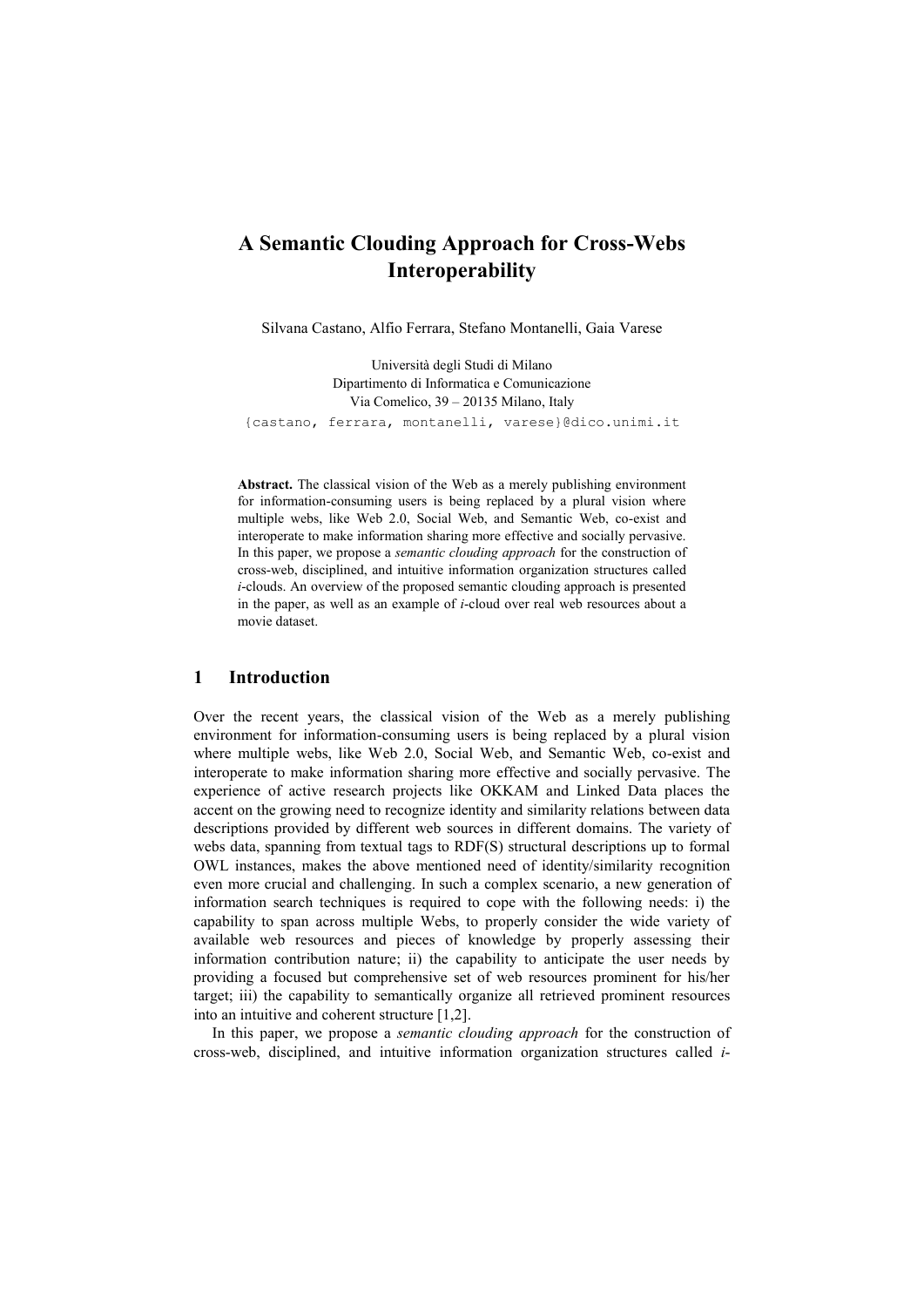clouds. An *i*-cloud is built to organize all the web resources about a certain *target entity of interest* into a graph on the basis of their level of *prominence* and reciprocal *closeness*. An overview of the proposed semantic clouding approach is presented in the paper, as well as an example of *i*-cloud over real web resources about movies. A more technical discussion about construction and formal properties of *i*-clouds is provided in [3].

### **2 Semantic clouding of web resources**

An *i*-cloud is built around a certain target entity, which is a keyword-based representation of a topic of interest, namely a real-world object/person, an event, a situation, or any similar subject that can be of interest for the user. The notions of *closeness*, and *prominence* are define for an *i*-cloud to capture how similar web resources are each other and with respect to the target entity of the *i*-cloud, and the relative importance of a resource within the *i*-cloud, respectively. The following properties characterize *i*-clouds:

- *Cross-webness*. An *i*-cloud collects web resources coming from multiple webs to provide a comprehensive picture of all the available information, both objective and subjective, about the specified target entity for which the *i*-cloud is built.
- *Discipliness*. The web resources in an *i*-cloud are not only those directly related to target entity (i.e., those trivially matching the target entity) but also those that are in some way related to the target and are close to it.
- *Intuitiveness*. The *i*-cloud organization borrows the graphical representation commonly used for folksonomies and tag-clouds. This supports the user in browsing the *i*-cloud more effectively according to closeness and prominence of the web resources therein contained.

For *i*-cloud construction, we propose a semantic clouding approach articulated in three main phases (see Fig. 1): *acquisition of web resources*, *classification of web resources*, and *clouding of web resources*.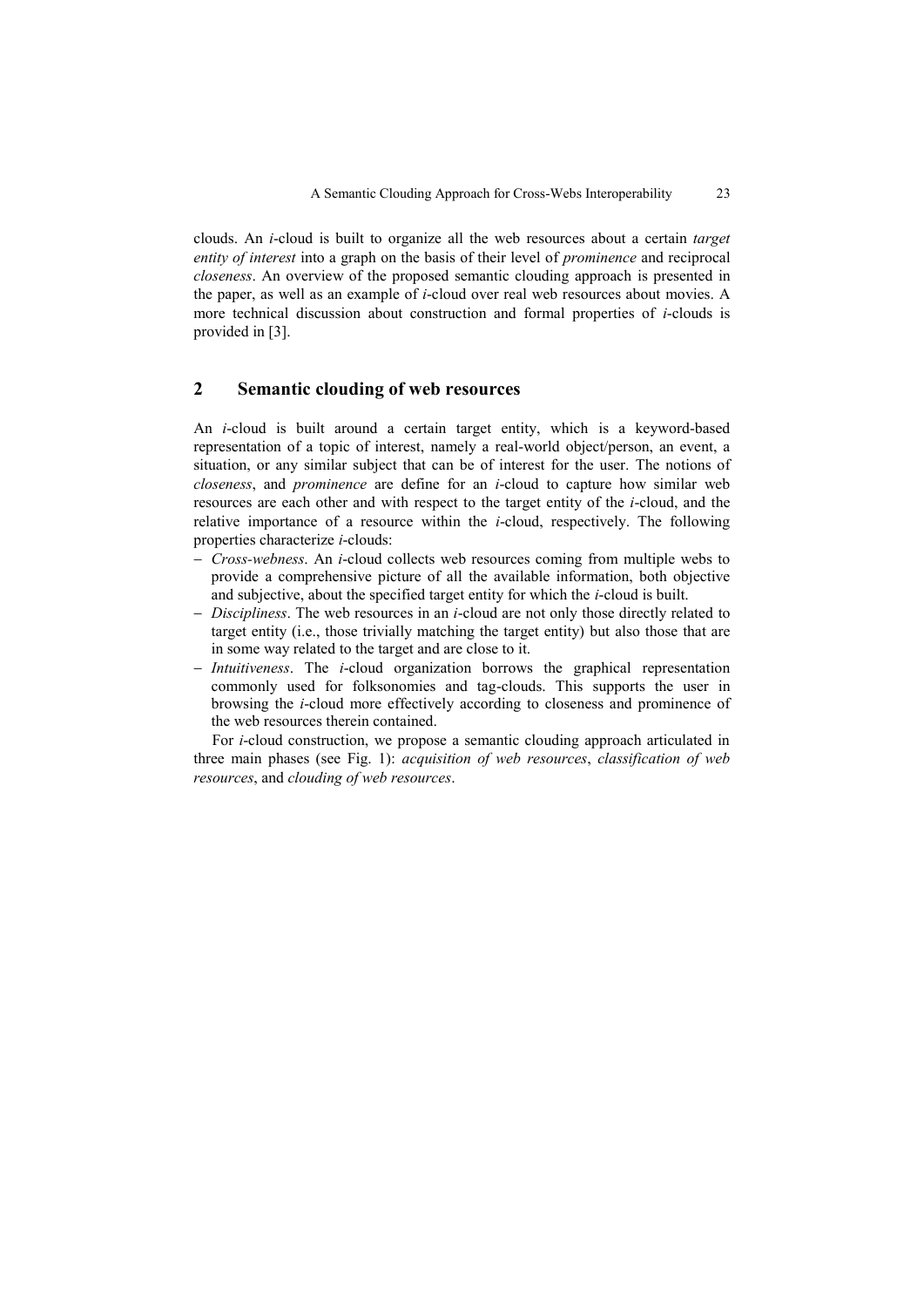#### 24 Silvana Castano, Alfio Ferrara, Stefano Montanelli, Gaia Varese



**Fig. 1.** The semantic clouding approach

**Acquisition of web resources**. For semantic clouding, all the different web resources are acquired from their respective source webs according to a reference data model called *WDI model*. The WDI model is capable of dealing with a variety of web resources. In particular, a WDI representation is provided for *tagged resources* that are resources from social annotation systems like Delicious, *microdata resources* that are resources from microblogging systems like Twitter, and *semantic web resources* that are resources from RDF/OWL knowledge repositories like Freebase. Each web resource *wr* is stored in a support repository called WDI repository in the form of a *web data item wdi(wr)* where terminological, structural and logical information about *wr* are properly represented.

**Classification of web resources**. The acquired web resources are grouped together according to their level of closeness. To this end, tailored matching techniques have been developed in the framework of the HMatch 2.0 system [4]. First, term and structural matching techniques are adopted to calculate the level of closeness *CC(wdi<sup>i</sup> , wdij)* between any pair of web data items *wdi<sup>i</sup>* and *wdi<sup>j</sup>* in the WDI repository. Then, a hierarchical clustering procedure is adopted to determine a *closeness tree* where all the wdis are properly grouped according to their closeness coefficients previously calculated.

**Clouding of web resources**. Given a target entity *e* specified by the user, an *i*cloud is built for *e* by firstly extracting from the WDI repository a *ground set* of web data items that syntactically match *e*. Given a closeness threshold, the wdis in the ground set are used to select a number of candidate clusters in the closeness tree, namely all the clusters containing the wdis of the ground set and the wdis whose closeness is greater than or equal to the threshold. The candidate clusters originate the graph structure of the resulting *i*-cloud through a graph construction procedure. A labelling function is finally applied to assign to nodes and edges of the *i*-cloud their corresponding closeness and prominence values, respectively.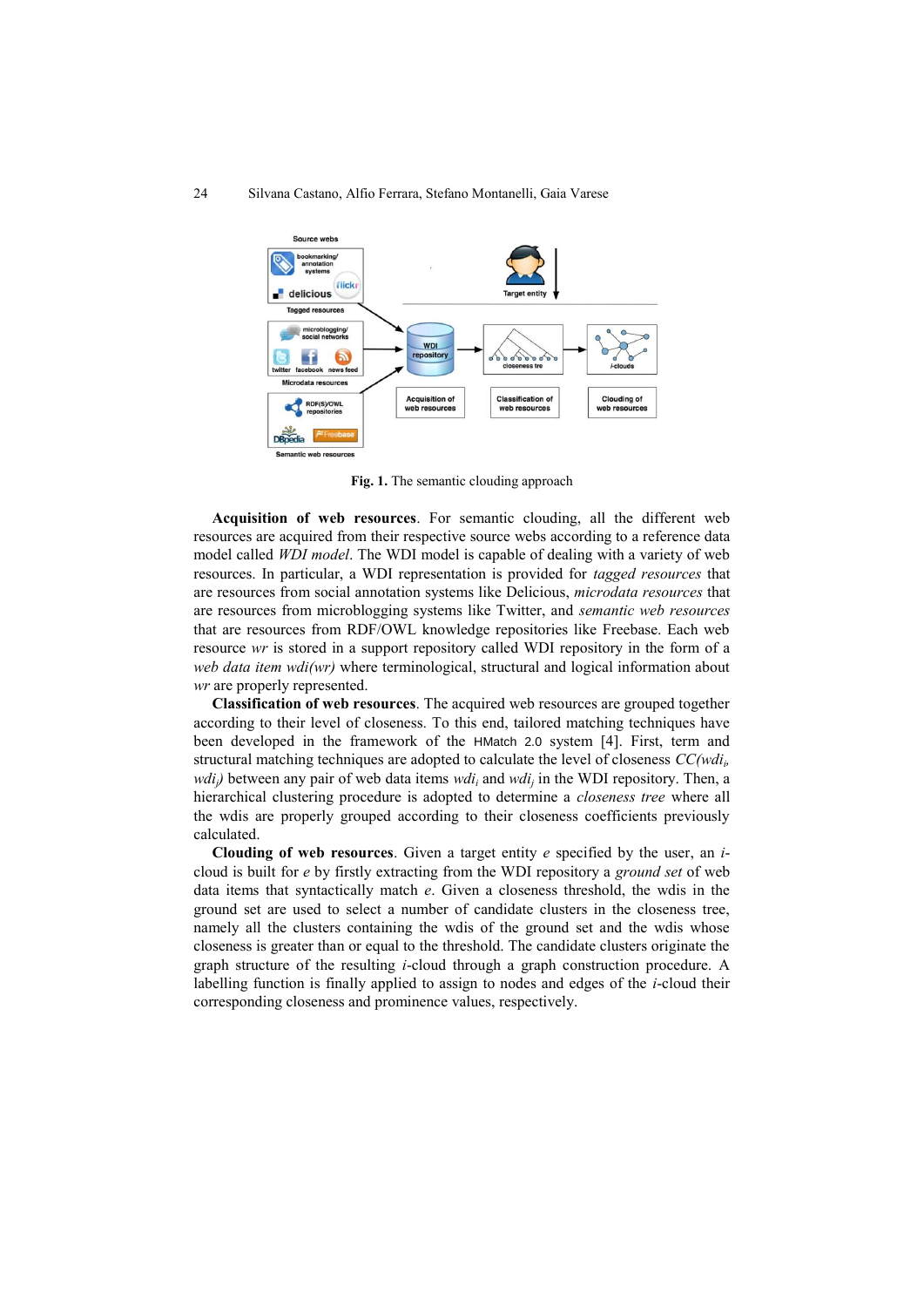### **3 An example of** *i***-cloud for cross-web interoperability**

As an example, we consider the *i*-cloud of Fig. 2 where a number of web resources related to the target entity "Star Wars" are shown. We can observe that resources in the *i*-cloud are not only those directly related to this popular movie, such as the titles of the six movies of the Star Wars saga, but also resources that are close to the movie saga even if not directly matching the target, such as some of the most important characters in the movies. The dimension of each node in the *i*-cloud is proportional to the prominence of the corresponding web resource for "Star Wars" and the edges connecting the nodes are labelled with their closeness degree. We observe that different kinds of web resources populate the "Star Wars" *i*-cloud. In particular, this *i*cloud is built over resources acquired from the Delicious annotation systems (e.g., wdi(delicious1)), the Twitter microblogging system (e.g., wdi(twitter1)), and the Freebase Linked Data repository (e.g., wdi(iimb1)).

In this example of *i*-cloud, the prominence of the various web resources is calculated through a *popularity-based* mechanism. This means that the prominence of a resource *wr* depends on the "centrality" of *wr* with respect to the *i*-cloud and it corresponds to the degree of connection of *wr* with the other nodes in the graph of the *i*-cloud [5]. Other techniques can be used for prominence computation based on the provenance of the web resources in the *i*-cloud (e.g., [6]).



**Fig. 2.** Example of *i*-cloud for the entity "star wars".

### **4 Concluding remarks**

A more detailed description of the approach and related support techniques can be found in [3]. A prototype for *i*-cloud construction has been developed on top of the HMatch 2.0 environment (http://islab.dico.unimi.it/hmatch) and it has been evaluated on the OAEI-IIMB 2010 dataset (http://www.instancematching.org/oaei/imei2010.html). The